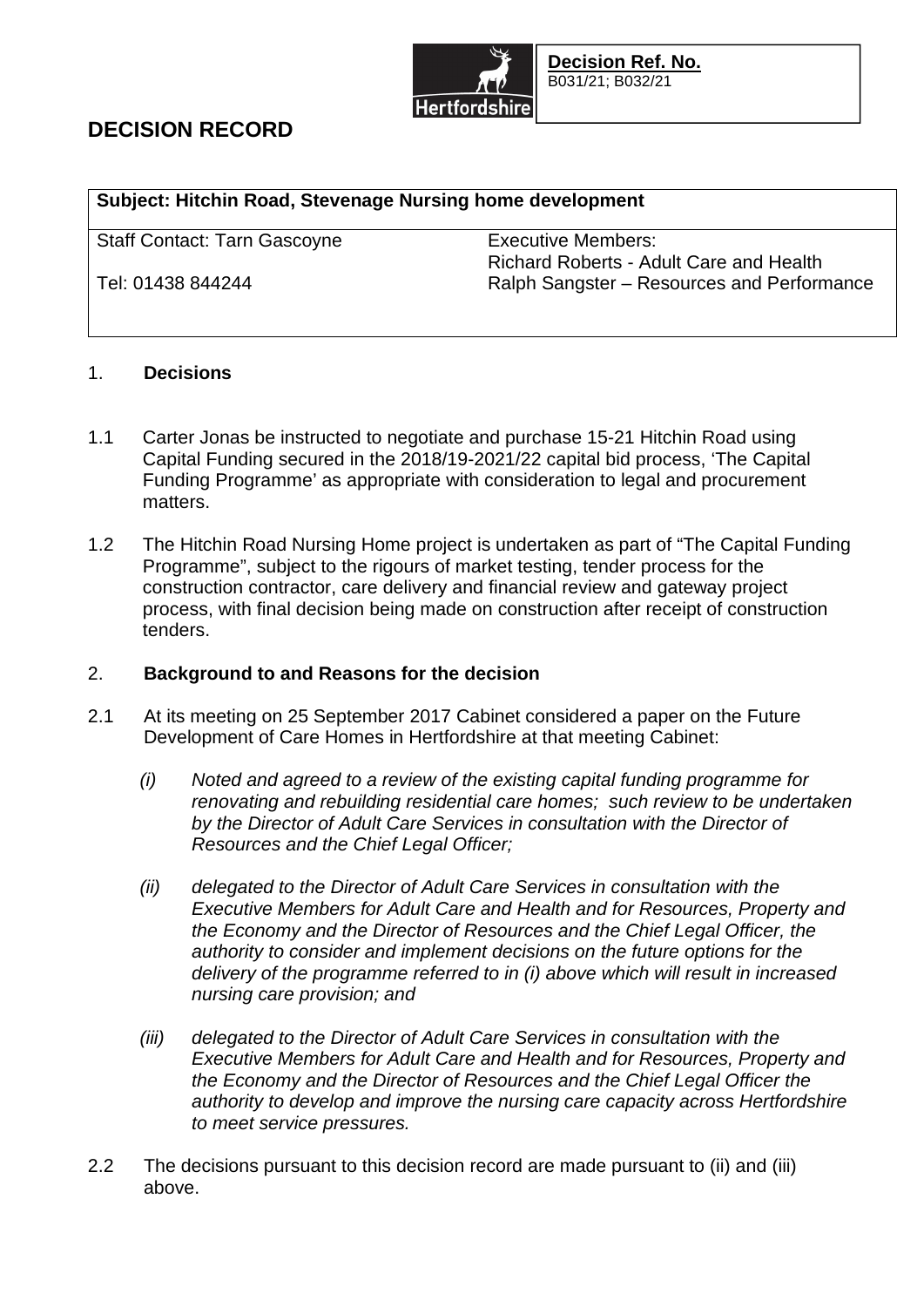2.3 Attached to this decision record is a paper prepared by Tarn Gascoyne, Care Homes Capital Programme Manager relating to the development of the care home in Hitchin Road, Stevenage and summary slides.

### 3. **Alternative options considered and rejected**

#### 4. **Consultation and response**

 In accordance with the decision of Cabinet the following members and officers have been consulted:

a) Executive Member for Adult Care and Health

#### **Comments**

…………………………………………………………………………………............ ………………………………………………………………………………………….

I agree with the proposed decisions

**Signed** 

Richard Roberts, Executive Member Adult Care and Health

Date 12.04.21

(b) Executive Member for Resources and Performance **Comments**

…………………………………………………………………………………............ ………………………………………………………………………………………….

I agree with the proposed decisions **Signed** Ralph Sangster, Executive Member for Resources and Performance

Date 09/04/2021

(c) Director of Resources **Comments**

…………………………………………………………………………………............ ………………………………………………………………………………………….

I agree with the proposed decisions Signed …

Scott Crudgington, Director of Resources

Date 01/04/2021……

d) Chief Legal Officer